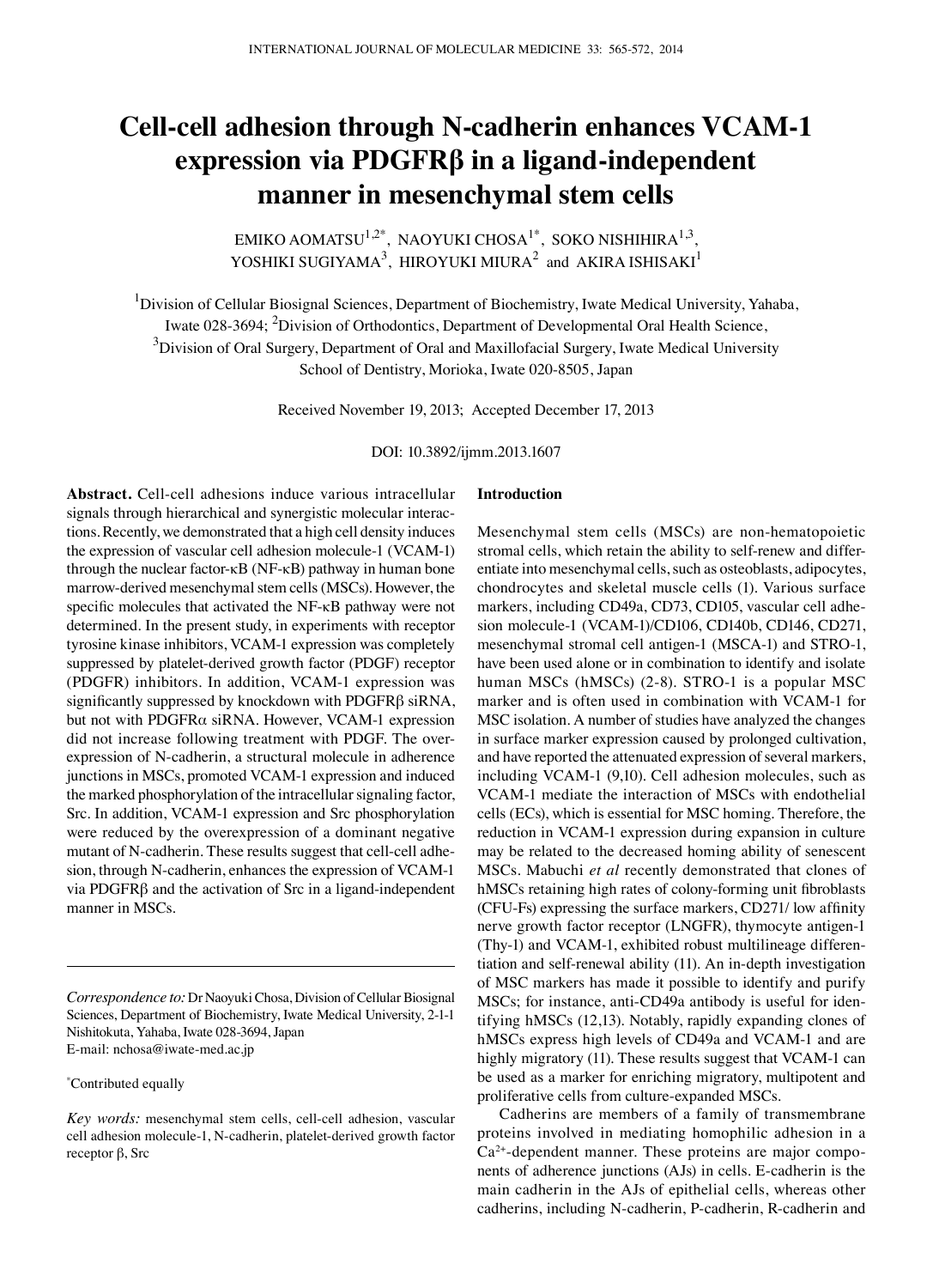VE-cadherin form AJs in other cell types. Although fibroblasts express a number of different cadherins, including P-cadherin, R-cadherin, OB-cadherin and fat-like cadherins (14,15), N-cadherin is the predominant cadherin expressed by these cells (14,16). N-cadherin-mediated AJs are of great importance in connective tissue physiology and are critical for the regulation of cell attachment and migration (17), wound healing (18), metastatic potential (19) and embryonic development (20,21), as well as the differentiation and formation of numerous specialized tissues, including fibrous connective tissues (22-26). N-cadherin is considered to be the key factor in directing cell-cell interactions during mesenchymal condensation, a process mediated by surface contact that results in the aggregation of progenitor cells (27-30). Studies have indicated that the expression of deletion mutant forms of N-cadherin, which lack either the extracellular homotypic interaction domains or the intracellular β-catenin binding site, results in decreased cellular condensation and impaired chondrogenesis (31,32). These findings suggest that both extracellular homotypic interaction and intracellular interaction with the catenin complex are essential for proper N-cadherin signaling (33).

In a recent study of ours, we found that the expression level of VCAM-1/CD106 was markedly upregulated in human bone marrow-derived MSCs, UE7T-13 cells, under conditions of high cell density (34). The high cell density-induced expression of VCAM-1 was markedly suppressed by nuclear factor-κB (NF-κB) signaling-related protein kinase inhibitors, such as the IκB kinase-2 (IKK-2) inhibitor VI, a phosphoinositide 3-kinase (PI3K) inhibitor, an Src inhibitor and a protein kinase C (PKC) inhibitor. Therefore, the high cell densityinduced VCAM-1 expression was regulated by the NF-κB pathway in human bone marrow-derived MSCs. However, the identities of the inducing factor(s) that activate the NF-κB pathway in MSC cell-cell adhesion are not yet clear. Herein, we demonstrate that cell-cell adhesion by N-cadherin activates the NF-κB pathway via platelet-derived growth factor (PDGF) receptor (PDGFR)-β in a ligand-independent manner.

#### **Materials and methods**

*Reagents.* The SCADS inhibitor kit, including various protein kinase inhibitors was generously supplied by the Screening Committee of Anticancer Drugs supported by a Grantin-Aid for Scientific Research on Priority Area 'Cancer' from the Ministry of Education, Culture, Sports, Science and Technology, Japan.

*Cell culture.* Human bone marrow-derived MSCs, UE7T-13 cells, the life span of which was prolonged by infection with a retrovirus encoding human papillomavirus E7 and human telomerase reverse transcriptase (hTERT) (35,36), were purchased from the Health Science Research Resources Bank (JCRB no. 1154, Japan Health Sciences Foundation, Japan). UE7T-13 cells were cultured in Dulbecco's modified Eagle's medium (DMEM; Sigma-Aldrich, St. Louis, MO, USA) supplemented with 10% fetal bovine serum (FBS; HyClone, Logan, UT, USA) at 37˚C in a humidified incubator with an atmosphere of 5%  $CO_2$  (3.0x10<sup>3</sup> cells/cm<sup>2</sup>, 'low' cell density;  $1.0x10<sup>5</sup>$  cells/cm<sup>2</sup>, 'high' cell density).

*RNA isolation and quantitative RT-PCR (qRT-PCR).* Total RNA from low, medium and high cell density cultured UE7T-13 cells was isolated using Isogen reagent (Nippon Gene, Tokyo, Japan) according to the manufacturer's instructions. Firststrand cDNA was synthesized from total RNA by using the PrimeScript RT reagent kit (Takara, Kyoto, Japan). qRT-PCR was performed on a Thermal Cycler Dice Real-time System (Takara) using SYBR Premix Ex Taq II (Takara) with specific oligonucleotide primers (presented in Table I). The mRNA expression levels for VCAM-1, PDGFR $\alpha$  and PDGFR $\beta$  were normalized to those obtained for glyceraldehyde adenosinephosphate dehydrogenase (GAPDH), and the relative expression levels were shown as fold-increase or decrease relative to the control.

*Western blot analysis.* The UE7T-13 cells were washed twice with ice-cold PBS and then lysed in RIPA buffer (50 mM Tris-HCl, pH 7.2, 150 mM NaCl, 1% NP-40, 0.5% sodium deoxycholate and 0.1% SDS) containing protease and phosphatase inhibitor cocktails (Sigma-Aldrich). The protein content of the samples was measured using the BCA reagent (Pierce Biotechnology, Rockford, IL, USA). Samples containing equal amounts of protein were separated by 12.5% SDS-polyacrylamide gel electrophoresis (SDS-PAGE) and transferred onto a polyvinylidene difluoride (PVDF) membrane (Millipore, Billerica, MA, USA). After being blocked with 5% non-fat dry milk in T-TBS (50 mM Tris-HCl, pH 7.2, 150 mM NaCl and 0.1% Tween-20), the membrane was incubated with primary anti-Src (Cell Signaling, Technologies, Beverly, MA, USA) and anti-phospho-Src (p-Src, Cell Signaling) antibodies, using an anti-β-actin (clone C4, Santa Cruz Biotechnology Inc., Santa Cruz, CA, USA) antibody as a loading control for normalization. The blots were subsequently incubated with horseradish peroxidase-conjugated secondary antibody and developed using chemiluminescence with the Amersham ECL western blot analysis system (GE Healthcare Biosciences, Pittsburgh, PA, USA). The detected blots were photographed using the photo image detection system CL-Cube L (Tohoku Electronic Industrial Co., Ltd., Sendai, Japan) and densitometrically measured using ImageJ software (version 1.44). Data are expressed as the ratio of phosphorylated to total molecular bands.

*siRNA transfection for PDGFRs.* Three sets of Stealth siRNA oligonucleotide duplexes targeting PDGFRα and PDGFRβ were designed using the online BLOCK-iT RNAi Designer software (Invitrogen, Carlsbad, CA, USA). Sequences of the siRNA oligonucleotide duplexes are listed in Table II. UE7T-13 cells were seeded in 24-well culture plates without antibiotic selection at a density of  $2.0x10^4$  cells/well, 24 h before siRNA transfection. Subsequently, transcriptional knockdown was performed by transfection of the cells with siRNA oligonucleotide duplexes at a final concentration of 20 nM in DMEM using Lipofectamine RNAiMAX (Invitrogen) for 24 h according to the manufacturer's instructions. The effects of RNAi knockdown of target genes were assayed by qRT-PCR. Stealth siRNA Negative Control medium GC Duplex (Invitrogen) was also included as a control for sequence independent RNAi knockdown.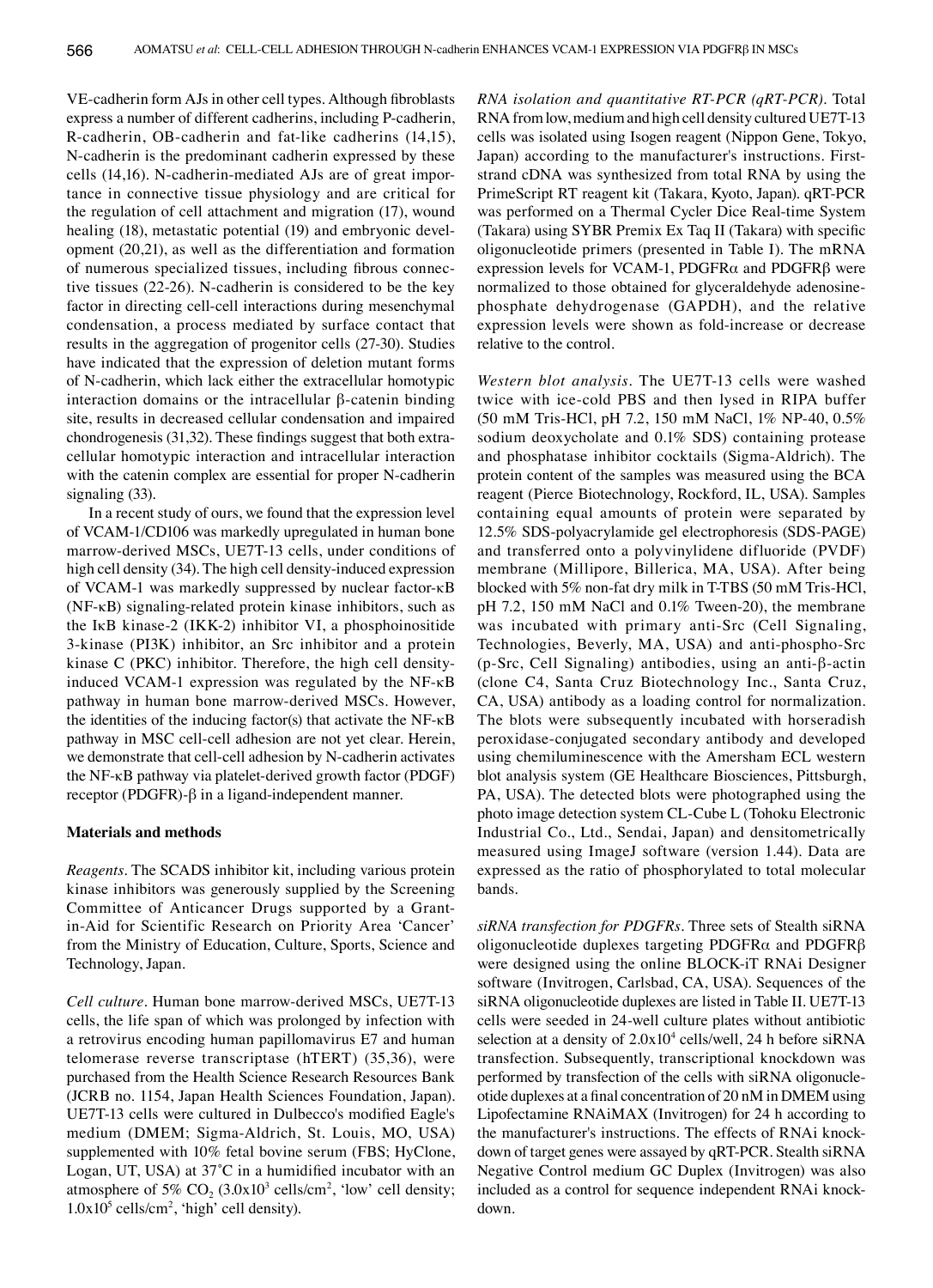| Gene           | Primer sequences                                                                  | Location (bp) | Product size (bp)<br>141 |
|----------------|-----------------------------------------------------------------------------------|---------------|--------------------------|
| VCAM-1         | Foward: 5'-CGAAAGGCCCAGTTGAAGGA-3'<br>Reverse: 5'-GAGCACGAGAAGCTCAGGAGAAA-3'      | 2086-2226     |                          |
| PDGFR $\alpha$ | Forward: 5'-GTGCGAAGACTGAGCCAGATTG-3'<br>Reverse: 5'-CGATAAACAGAATGCTTGAGCTGTG-3' | 5708-5828     | 121                      |
| $PDGFR\beta$   | Forward: 5'-TGCCTTGCCAGCACTAACATTC-3'<br>Reverse: 5'-CCAGAGTGTGATGTGTGATCTGGA-3'  | 4769-4908     | 140                      |
| <b>GAPDH</b>   | Forward: 5'-GCACCGTCAAGGCTGAGAAC-3'<br>Reverse: 5'-ATGGTGGTGAAGACGCCAGT-3'        | 248-389       | 142                      |

| Table I. Sequences of the qRT-PCR primers used in this study. |  |
|---------------------------------------------------------------|--|
|---------------------------------------------------------------|--|

VCAM-1, vascular cell adhesion molecule-1; PDGFRα, platelet-derived growth factor receptor α; PDGFRβ, platelet-derived growth factor receptor β; GAPDH, glyceraldehyde adenosine-phosphate dehydrogenase.

|  | Table II. Oligonucleotide sequences of the Stealth siRNA duplex. |
|--|------------------------------------------------------------------|
|--|------------------------------------------------------------------|

| Gene               | siRNA no.        | RNA duplex sequence                        |
|--------------------|------------------|--------------------------------------------|
| PDGFR $\alpha$     | $-387$<br>Sense: | 5'-AAUGAAAGCUGGCAGAGGAUUAGGC-3'            |
|                    |                  | Antisense: 5'-GCCUAAUCCUCUGCCAGCUUUCAUU-3' |
|                    | $-751$           | 5'-UAUAAUGGCAGAAUCAUCAUCCUCC-3'<br>Sense:  |
|                    |                  | Antisense: 5'-GGAGGAUGAUGAUUCUGCCAUUAUA-3' |
|                    | $-843$           | 5'-UUAAAGCCCUGUCUGCUGUCGUAGG-3'<br>Sense:  |
|                    |                  | Antisense: 5'-CCUACGACAGCAGACAGGGCUUUAA-3' |
| PDGFR <sub>B</sub> | $-803$           | 5'-CAAAGAUGUAGAGCCGUUUCCGCUC-3'<br>Sense:  |
|                    |                  | Antisense: 5'-GAGCGGAAACGGCUCUACAUCUUUG-3' |
|                    | $-1061$          | 5'-CAUAGUAGGCAUCAGAAUCCACCUC-3'<br>Sense:  |
|                    |                  | Antisense: 5'-GAGGUGGAUUCUGAUGCCUACUAUG-3' |
|                    | $-1506$          | 5'-UUGUCUUUGAACCACAGGACAGUGG-3'<br>Sense:  |
|                    |                  | Antisense: 5'-CCACUGUCCUGUGGUUCAAAGACAA-3' |

PDGFRα, platelet-derived growth factor receptor α; PDGFRβ, platelet-derived growth factor receptor β.

*Overexpression of N-cadherin.* cDNA encoding full-length N-cadherin (Met<sup>1</sup>-Asp<sup>906</sup>) or an N-cadherin deletion mutant lacking the C-terminal intercellular domain (Met<sup>1</sup>-Trp<sup>745</sup>) was amplified by PCR. The cDNA was then subcloned into the pcDNA/V5/GW/D-TOPO vector (Invitrogen) using the pcDNA Gateway Directional TOPO Expression kit (Invitrogen) according to the manufacturer's instructions. The overexpression vectors, containing full-length N-cadherin (pCDH2-full) or the deletion mutant (pCDH2-∆), were transfected into the UE7T-13 cells using Lipofectamine LTX (Invitrogen) for 48 h according to the manufacturer's instructions. The effects of N-cadherin overexpression were assayed by flow cytometric analysis. The transfected UE7T-13 cells were stripped with cell dissociation buffer (Invitrogen) and washed with PBS containing 0.5% FBS and 2 mM EDTA. The cells  $(1.0x10<sup>5</sup>)$  were then incubated with an anti-N-cadherin antibody (clone GC-4; Abcam, Cambridge, MA, USA) for 1 h at room temperature. The cells were then incubated with phycoerythrin-conjugated secondary antibody for 1 h. Image acquisition was performed using the EPICS XL ADC System (Beckman Coulter, Brea, CA, USA).

*Cell proliferation assay.* Cell proliferation was analyzed using a colorimetric assay for the quantification of the cleavage of the tetrazolium salt WST-1 (Roche Applied Science, Basel, Switzerland) by mitochondrial dehydrogenases in viable cells. The dye formed can be quantified using a spectrophotometer and directly correlates with the number of metabolically active cells in the culture. The cells were grown in 96-well plates (Nunclon®; Sigma-Aldrich) for 1, 3 and 5 days treated with or without 10 ng/ml of recombinant human PDGF-BB (Acris Antibodies, San Diego, CA, USA). After each incubation period, the cells were incubated for a further 1 h at 37˚C with 100  $\mu$ l medium containing 10  $\mu$ l WST-1 reagent. The samples were shaken for 1 min, and absorbance was measured at 450 nm using a MPR-A4i microplate reader (Tosoh Corp., Tokyo, Japan).

*Statistical analysis.* All experiments were repeated at least 3 times. Representative images or data are shown. Data are presented as the means  $\pm$  standard deviation (SD). Differences between averages and percentages between the control and test samples were statistically analyzed using paired two-tailed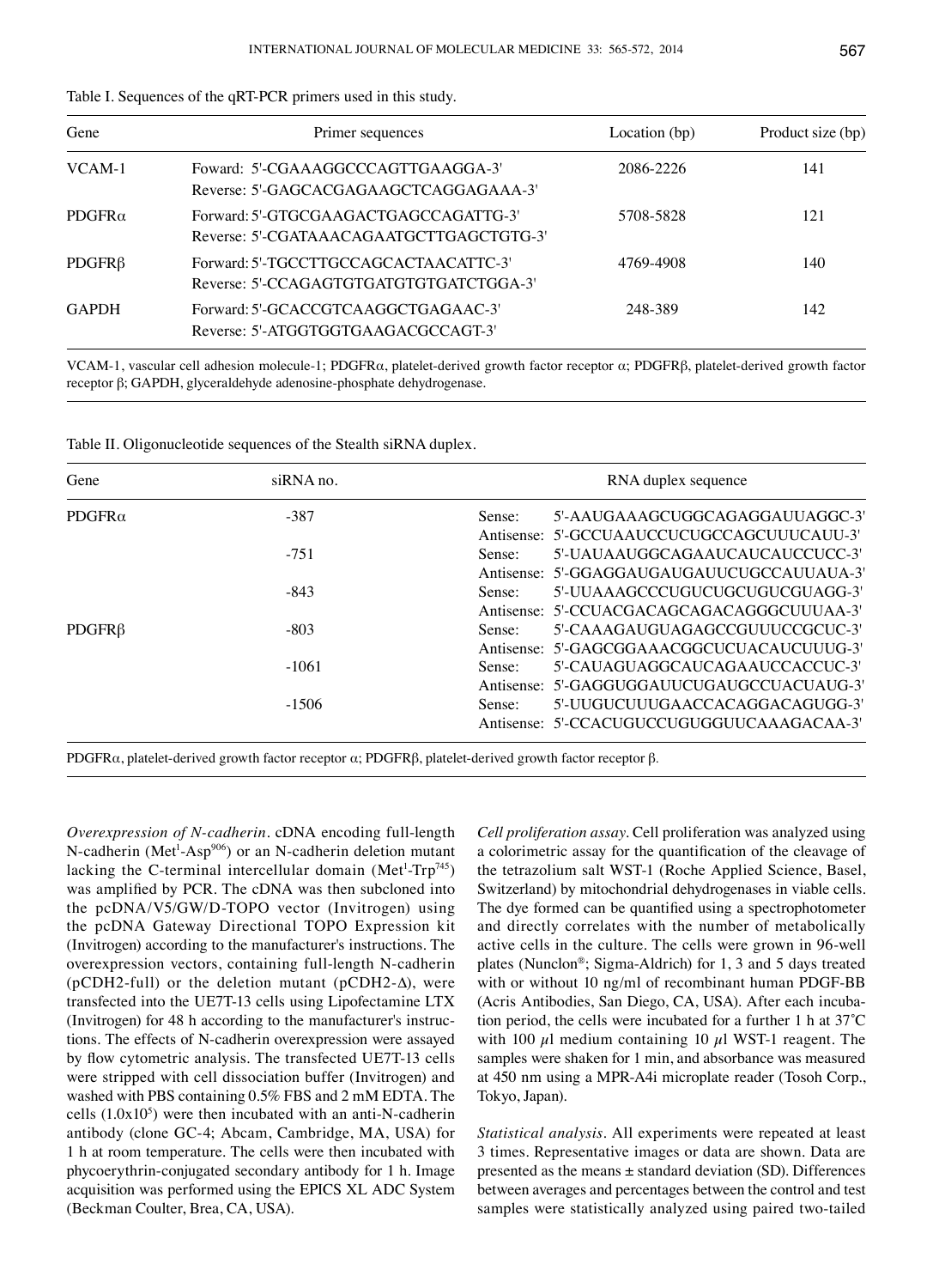Student's t-tests. Values of p<0.05 were considered to indicate statistically significant differences.

# **Results**

*Effect of receptor tyrosine kinase (RTK) inhibitors on high cell density-induced VCAM-1 expression.* In a recent study, we demonstrated that high cell density induces VCAM-1 expression through the NF-κB pathway in UE7T-13 cells (34) and that the expression of VCAM-1 in high cell density culture was significantly inhibited by treatment with IKK-2 inhibitor VI. In the present study, we investigated the effects of RTK inhibitors on VCAM-1 expression. As illustrated in Fig. 1, the high cell density-induced VCAM-1 expression decreased in a dosedependent manner upon the addition of PDGFR inhibitors (SU11652 and PDGFR tyrosine kinase inhibitor IV) to the cell culture. However, the addition of the following RTK inhibitors did not decrease VCAM-1 expression: vascular endothelial growth factor receptor (VEGFR) inhibitors (SU1498 and VEGFR kinase inhibitor I), an insulin-like growth factor-1 receptor (IGF-1R) inhibitor (AG1024), an epidermal growth factor receptor (EGFR) inhibitor (AG1478), fibroblast growth factor receptor (FGFR) inhibitors (SU4984 and SU5402), and a colony stimulating factor-1 receptor (CSF1R) tyrosine kinase inhibitor (Fig. 1A). Similarly, the addition of a receptor type serine/threonine kinase inhibitor, such as a transforming growth factor-β receptor (TGFβR) inhibitor (SB431542) did not decrease VCAM-1 expression (Fig. 1A).

*Role of PDGFRβ on high cell density-induced VCAM-1 expression.* In order to determine the role of PDGFRs in the high cell density-induced intracellular signal transduction culminating into VCAM-1 expression in UE7T-13 cells, we investigated the effects of knocking down PDGFRα and PDGFRβ expression on VCAM-1 expression. As shown in Fig. 2, VCAM-1 mRNA expression in high cell density culture was reduced effectively by transfection with siRNA targeting PDGFRβ, but not siRNA targeting PDGFRα. In order to investigate whether PDGFRβ mediates the intracellular signal for VCAM-1 expression in a ligand-dependent manner, PDGF-BB was added to the UE7T-13 cell culture at high and low cell densities. As shown in Fig. 3A, PDGF-BB did not affect the level of VCAM-1 mRNA expression in the MSCs at low or high cell densities. By contrast, exogenously added recombinant human PDGF-BB markedly accelerated the proliferation of UE7T-13 cells, suggesting that functional PDGFR is present at the cell surface in UE7T-13 cells (Fig. 3B).

*Role of N-cadherin in high cell density-induced VCAM-1 expression.* A previous study revealed that a mechanostressinduced intracellular signal is mediated by an RTK in ECs, even if the receptor was not stimulated with any ligand: vascular endothelial (VE)-cadherin forms a mechanosensory complex with VEGFR2 in ECs in a ligand-independent manner (37). Therefore, in this study, we investigated the role of N-cadherin as a major structural molecule in AJs in MSCs on high cell density-induced VCAM-1 expression. UE7T-13 cells were transfected with vectors expressing either full-length N-cadherin or a truncated version lacking the intracellular domain. The expression of N-cadherin, which localizes on the



Figure 1. High cell density-induced VCAM-1, vascular cell adhesion molecule-1 (VCAM-1) expression was decreased by platelet-derived growth factor receptor (PDGFR) tyrosine kinase inhibitors. (A) UE7T-13 cells were seeded on 24-well dish in high-cell density condition. After 6 h of culture, the cells were treated with 10  $\mu$ M of various receptor type protein kinase inhibitors, and then maintained for 18 h. Relative mRNA expression levels of VCAM-1 were analyzed by qRT-PCR. (B) The cells were treated with the PDGFR tyrosine kinase specific inhibitors (SU11652 and PDGFR tyrosine kinase inhibitor IV) at various doses as indicated for 18 h. Relative mRNA expression levels of VCAM-1 were analyzed by qRT-PCR. Data represent the means of 3 individual experiments (n)  $\pm$  SD.  $\degree$ p<0.05, statistically significant vs. untreated control.

cell surface, was confirmed by flow cytometry (Fig. 4A), and then the cells were seeded at a high density. Under conditions of high density, the overexpression of full-length N-cadherin markedly increased the level of VCAM-1 mRNA expression. By contrast, the overexpression of the truncated N-cadherin markedly reduced the high cell density-induced VCAM-1 expression (Fig. 4B). These results indicate that, in MSCs, the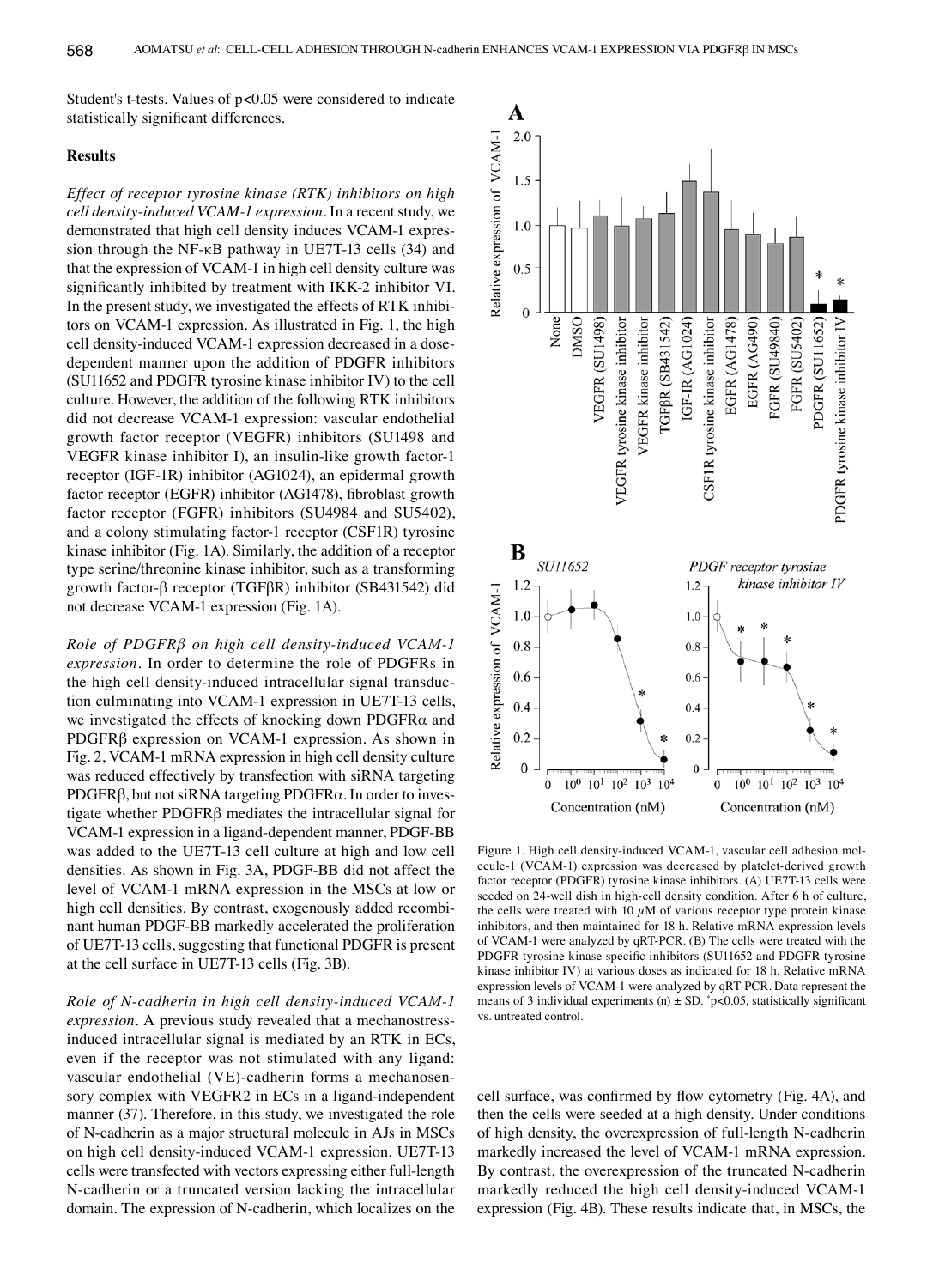

Figure 2. High cell density-induced VCAM-1, vascular cell adhesion molecule-1 (VCAM-1) expression was reduced by siRNA-mediated plateletderived growth factor receptor (PDGFR) knockdown. UE7T-13 cells were transfected with non-targeting control (siCTRL), PDGFRα-specific siRNA (siPDGFRα) and PDGFRβ-specific siRNA (siPDGFRβ). Following siRNA transfection, the cells were replated on plastic culture plates and maintained at a high-cell density condition for 24 h. Relative mRNA expression levels of (A) VCAM-1, (B) PDGFR $\alpha$  and (C) PDGFR $\beta$  were analyzed by qRT-PCR. Data represent the means of 3 individual experiments (n)  $\pm$  SD.  $\degree$ p<0.05, statistically significant vs. untransfected control (Ctrl).

high cell density induction of VCAM-1 expression is mediated by N-cadherin.

*Signaling pathway for high cell density-induced VCAM-1 expression.* In ECs, even if VEGFR2 is not stimulated with VEGF, the VE-cadherin-VEGFR2 complex responds to a subset of endothelial shear stresses, resulting in the activation of NF-κB-mediated Src signaling that upregulates VCAM-1 expression (37). Therefore, in this study, we investigated the phosphorylation status of Src by western blot analysis. As shown in Fig. 5, the phosphorylation levels of Src in UE7T-13 cells were markedly upregulated by the overexpression of full-length N-cadherin (pCDH2-full). On the other hand, the overexpression of the truncated mutant (pCDH2-∆) had no effect compared with the control vector-transfected cells (pCTRL). This result strongly suggests that the phosphorylation of Src through the intracellular domain of N-cadherin plays an important role in the regulation of VCAM-1 expression by cell-cell adhesion.



Figure 3. Platelet-derived growth factor (PDGF) does not affect high cell density-induced vascular cell adhesion molecule-1 (VCAM-1) expression. (A) UE7T-13 cells were seeded at low- or high-cell densities, and maintained for 6 h. The cells were then treated with 10 ng/ml of recombinant human PDGF-BB for 18 h. VCAM-1 mRNA expression levels were then analyzed by qRT-PCR. (B) UE7T-13 cells were seeded on 96-well plates, then maintained for 1, 3 and 5 days under a treatment with (closed circles) or without (open circles) 10 ng/ml of recombinant human PDGF-BB. Cell proliferation activity was analyzed using the WST-1 assay reagent by measurement of absorbance at 450 nm. \* p<0.05, statistically significant vs. untreated control. Data represent the means of 3 individual experiments  $(n) \pm SD$ .

#### **Discussion**

VCAM-1 is an important marker for enriching migratory, multipotent and proliferative cells from culture-expanded MSCs (11). In addition, it has been shown that VCAM-1 is upregulated in bone marrow-derived MSCs cultured to overconfluency (38). However, a comprehensive analysis of the types of adhesion molecules that play important roles in cell-cell contact between MSCs has not been performed. In a recent study, we demonstrated that VCAM-1 expression was markedly upregulated in human bone marrow-derived MSCs at high cell density through the activation of the NF-κB pathway (34).

Notably, a previous study revealed that a mechanostressinduced intracellular signal is mediated by an RTK in ECs in a ligand-independent manner: VE-cadherin forms a mechanosensory complex with VEGFR2 in ECs that responds to a subset of endothelial shear stresses, resulting in the activation of NF-κB-mediated Src signaling, upregulating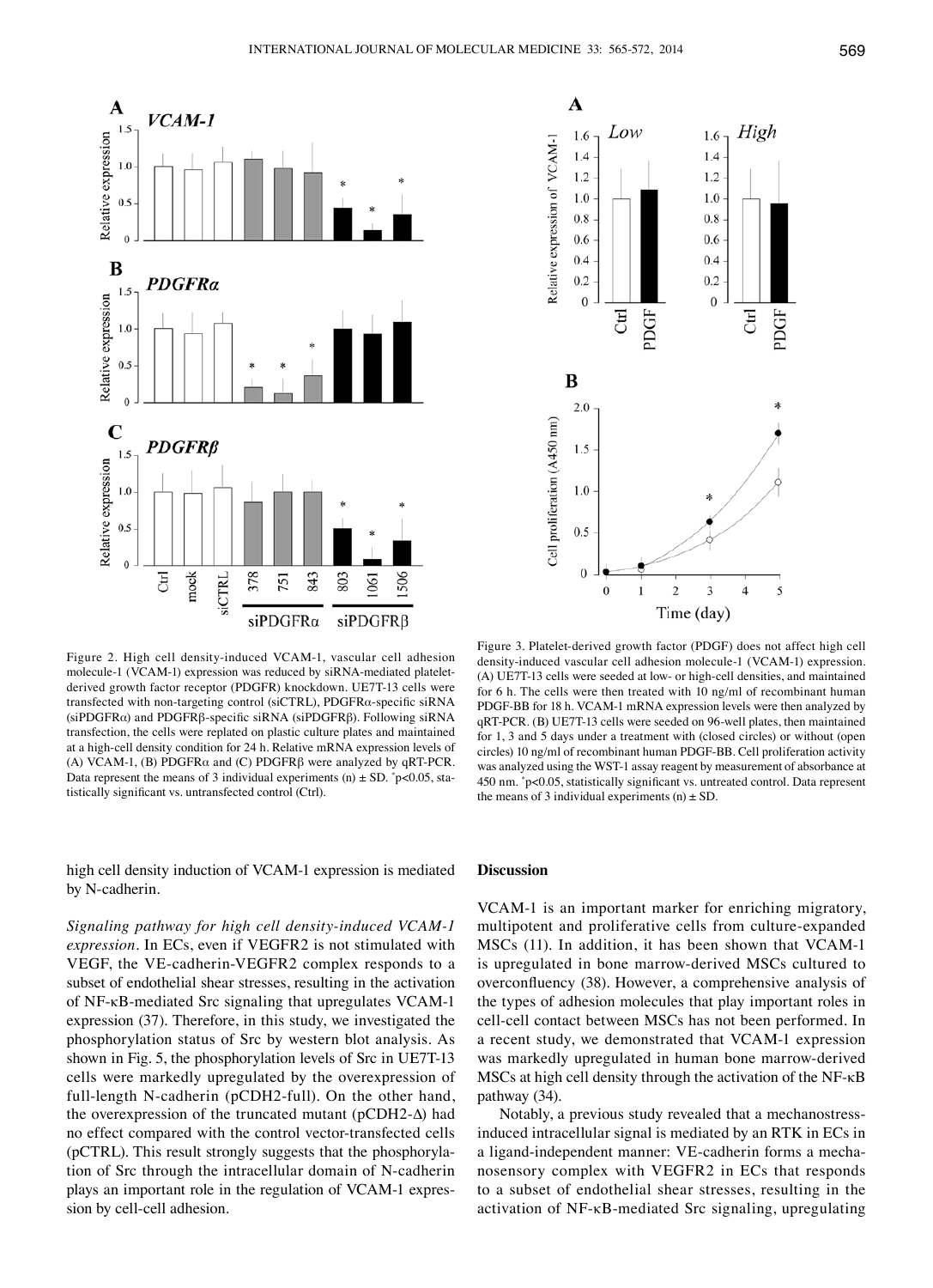



Figure 4. Deletion of the intracellular domain of N-cadherin decreased the high cell density-induced vascular cell adhesion molecule-1 (VCAM-1) expression. (A) N-cadherin expression vectors (pCDH2-full or pCDH2-∆) were transfected into the UE7T-13 cells. After 48 h, the cells were stripped and suspended in PBS containing  $0.5\%$  FBS and 2 mM EDTA. The cells  $(1.0x10<sup>5</sup>)$  were incubated with anti-N-cadherin antibody, and then incubated with PE-conjugated secondary antibody. The acquisition was performed in EPICS XL ADC System. (B) UE7T-13 cells were transfected with control (pCTRL), pCDH2 full, or pCDH2-∆ for 48 h. Following transfection, the cells were replaced on plastic culture plates and maintained at a high cell density condition for 24 h. Relative mRNA expression levels of VCAM-1 were analyzed by qRT-PCR. Data represent the means of 3 individual experiments (n)  $\pm$  SD.  $\degree$  p<0.05, statistically significant vs. control vector transfection (pCTRL).

Figure 5. Deletion of the intracellular domain of N-cadherin suppresses phosphorylation of Src. (A) N-cadherin expression vectors (pCDH2-full or pCDH2-∆) were transfected with UE7T-13 cells for 48 h. The cells were then placed on plastic culture plates and maintained at a high cell density condition for 24 h. The cells were lysed in RIPA buffer. Each sample containing equal amounts of protein was separated by SDS-PAGE and transferred onto a PVDF membrane. The membrane was incubated with a primary anti-Src (Src), anti-phospho-Src (p-Src) and anti-β-actin (ACTB) antibody as a loading control. The blots were then incubated with HRP conjugated secondary antibody and developed using the ECL Western Blotting Analysis System. (B) Densitometric analysis was performed using ImageJ software. Data are expressed as the ratio of the phosphorylated to total molecular bands. Data represent the means of 3 individual experiments (n)  $\pm$  SD. \* p<0.05, statistically significant vs. untransfected cells (Ctrl).

VCAM-1 expression, even when VEGFR2 is not stimulated with VEGF (37). Therefore, we hypothesized that an RTK may similarly mediate the cell-cell contact-induced signal responsible for upregulating VCAM-1 expression in MSCs. When we evaluated the effects of various RTK inhibitors on high cell density-induced VCAM-1 expression, we found that VCAM-1 expression was decreased by PDGFR inhibitors (SU11652 and PDGFR tyrosine kinase inhibitor IV) in a dosedependent manner (Fig. 1). However, other RTK inhibitors, e.g., inhibitors of VEGFR, IGF1R, EGFR and FGFR, as well as a receptor type serine/threonine kinase TGFβR inhibitor, did not decrease VCAM-1 expression (Fig. 1A). In general, PDGFR is activated by PDGF as its ligand. PDGF has four isoforms (A-D) that form homo- or heterodimers, such as PDGF-AA, PDGF-AB and PDGF-BB (39). Of these, PDGF-BB exhibits the strongest activity (39) and has been approved by the FDA

for the treatment of patients with bone defects in the oral and maxillofacial regions (40-43). PDGF-BB is mainly produced by platelets and has been implicated in tissue repair (fracture repair) (39). PDGFR has two isoforms ( $\alpha$  and  $\beta$ ) that also form homo- or heterodimers, such as PDGFR $\alpha/\alpha$ ,  $\alpha/\beta$  and  $\beta/\beta$  (39). PDGFR $\alpha$  is reportedly expressed in MSCs and osteoblast progenitor cells, and PDGFRα-positive cells exhibit a high osteoblastic differentiation capacity (44). In MSCs, a recent study provided evidence that PDGF-BB promotes PDGFαpositive cell migration into artificial bones without inhibiting osteoblastogenesis (45). In this study, high cell density-induced VCAM-1 expression was significantly suppressed by the knockdown of PDGFRβ (Fig. 2). Of note, the PDGF-BBinduced PDGFR activation did not affect the level of VCAM-1 mRNA expression in MSCs at both low and high cell densities (Fig. 3A), although PDGF-BB clearly upregulated MSC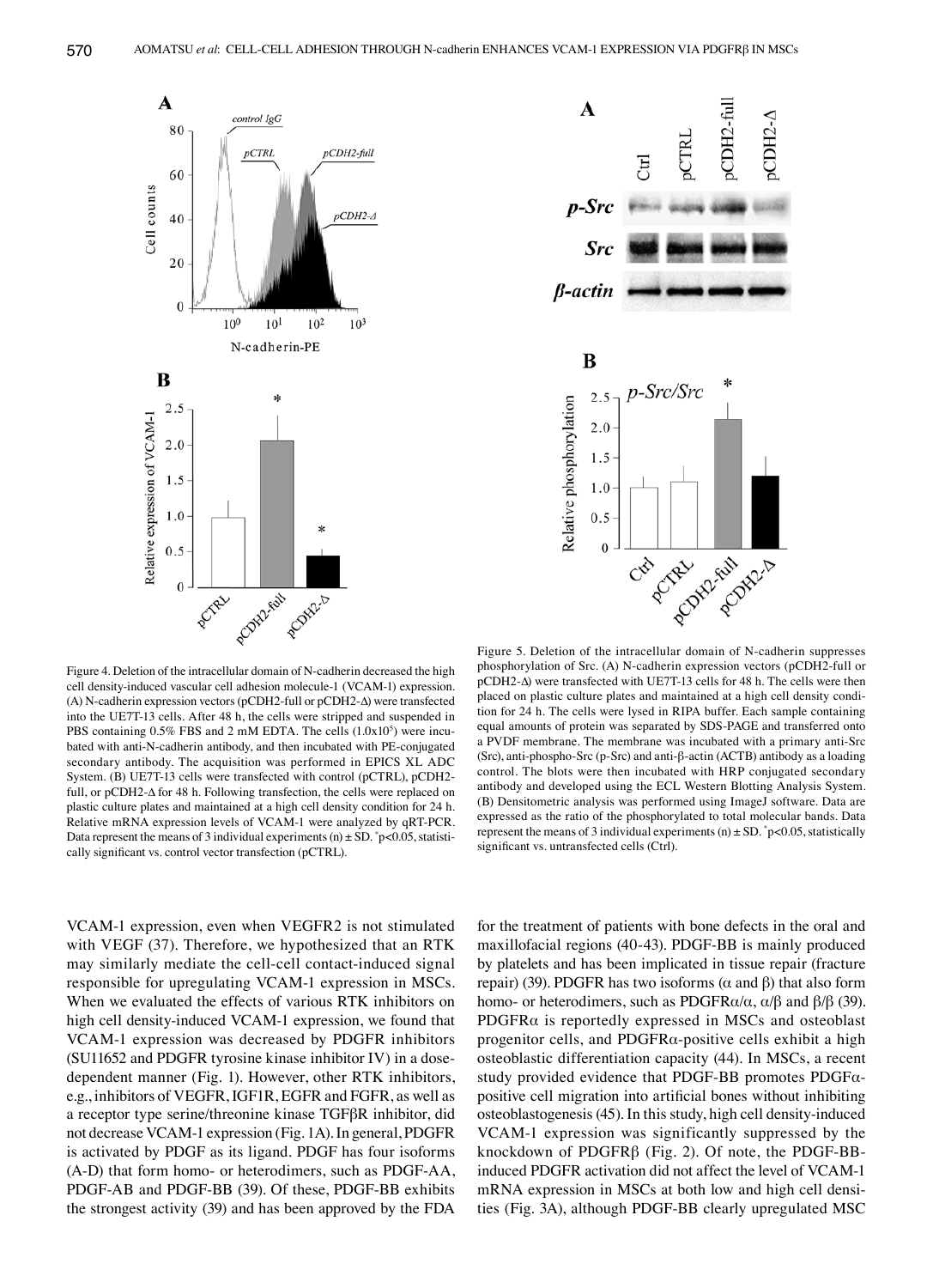proliferation (Fig. 3B). These results strongly suggest that the high cell density-induced intracellular signal to upregulate VCAM-1 expression in MSCs was mediated by PDGFRβ in a PDGF-BB-independent manner.

In MSCs, VE-cadherin does not exhibit dominant expression, although N-cadherin does (46). Therefore, it may be possible that the formation of a mechanosensory interaction occurs between N-cadherin and PDGFRβ in high cell density cultures and that this interaction may then activate the NF-κB-mediated signaling pathway, thus upregulating VCAM-1 expression. In support of this hypothesis, in the present study, the overexpression of full-length N-cadherin in UE7T-13 cells markedly increased high cell density-induced VCAM-1 expression, whereas the overexpression of truncated N-cadherin lacking its intracellular domain suppressed the high cell density-induced VCAM-1 expression (Fig. 4). As, in ECs, the VE-cadherin-VEGFR2 complex responds to a subset of endothelial shear stresses by activating NF-κB-mediated Src signaling (37). Therefore, we examined the phosphorylation status of Src by western blot analysis and found that the phosphorylation levels of Src in UE7T-13 cells were enhanced at high cell density (Fig. 5A). Src phosphorylation levels in the UE7T-13 cells were also upregulated by the overexpression of full-length N-cadherin (Fig. 5B). By contrast, the overexpression of the truncated mutant did not affect Src phosphorylation. In addition, in a previous study, we demonstrated that high cell density-induced VCAM-1 expression was decreased by the Src inhibitor, PP2 analogue (34). These results strongly suggest that the phosphorylation of Src through the intracellular domain of N-cadherin plays an important role in the upregulation of VCAM-1 by cell-cell adhesion.

In conclusion, the data presented in our study demonstrate that cell-cell adhesion induced by high cell density through N-cadherin enhances the expression of VCAM-1 via PDGFRβ in a ligand-independent manner in human bone marrowderived MSCs. These findings may eventually lead to the development of new, MSC-based clinical therapies in regenerative medicine.

## **Acknowledgements**

This study was supported in part by JSPS KAKENHI Grant nos. 25463053 to N.C., 23592896 to A.I.; the Open Research Project from the Ministry of Education, Culture, Sports, Science and Technology of Japan, 2008-2012; and Grant-in-Aid for Strategic Medical Science Research Centre from the Ministry of Education, Culture, Sports, Science and Technology of Japan, 2010-2014.

### **References**

- 1. Prockop DJ: Marrow stromal cells as stem cells for nonhematopoietic tissues. Science 276: 71-74, 1997.
- 2. Aslan H, Zilberman Y, Kandel L, *et al*: Osteogenic differentiation of noncultured immunoisolated bone marrow-derived CD105+ cells. Stem Cells 7: 1728-1737, 2006.
- 3. Battula VL, Treml S, Bareiss PM, *et al*: Isolation of functionally distinct mesenchymal stem cell subsets using antibodies against CD56, CD271, and mesenchymal stem cell antigen-1. Haematologica 94: 173-184, 2009.
- 4. Boiret N, Rapatel C, Veyrat-Masson R, *et al*: Characterization of nonexpanded mesenchymal progenitor cells from normal adult human bone marrow. Exp Hematol 33: 219-225, 2005.
- 5. Bühring HJ, Battula VL, Treml S, *et al*: Novel markers for the prospective isolation of human MSC. Ann NY Acad Sci 1106: 262-271, 2007.
- 6. Gronthos S, Zannettino AC, Hay SJ, *et al*: Molecular and cellular characterisation of highly purified stromal stem cells derived from human bone marrow. J Cell Sci 116: 1827-1835, 2003.
- 7. Quirici N, Soligo D, Bossolasco P, *et al*: Isolation of bone marrow mesenchymal stem cells by anti-nerve growth factor receptor antibodies. Exp Hematol 30: 783-791, 2002.
- 8. Sacchetti B, Funari A, Michienzi S, *et al*: Self-renewing osteoprogenitors in bone marrow sinusoids can organize a hematopoietic microenvironment. Cell 131: 324-336, 2007.
- 9. Honczarenko M, Le Y, Swierkowski M, *et al*: Human bone marrow stromal cells express a distinct set of biologically functional chemokine receptors. Stem Cells 24: 1030-1041, 2006.
- 10. Wagner W, Horn P, Castoldi M, *et al*: Replicative senescence of mesenchymal stem cells: a continuous and organized process. PLoS One 3: e2213, 2008.
- 11. Mabuchi Y, Morikawa S, Harada S, *et al*: LNGFR(+)THY-1(+) VCAM-1(hi+) cells reveal functionally distinct subpopulations in mesenchymal stem cells. Stem Cell Reports 1: 152-165, 2013.
- 12. Deschaseaux F, Gindraux F, Saadi R, *et al*: Direct selection of human bone marrow mesenchymal stem cells using an anti-CD49a antibody reveals their CD45med, low phenotype. Br J Haematol 122: 506-517, 2003.
- 13. Jones EA, English A, Kinsey SE, *et al*: Optimization of a flow cytometry-based protocol for detection and phenotypic characterization of multipotent mesenchymal stromal cells from human bone marrow. Cytometry B Clin Cytom 70: 391-399, 2006.
- 14. Matsuyoshi N and Imamura S: Multiple cadherins are expressed in human fibroblasts. Biochem Biophys Res Commun 235: 355-358, 1997.
- 15. Simonneau L, Kitagawa M, Suzuki S and Thiery JP: Cadherin 11 expression marks the mesenchymal phenotype: towards new functions for cadherins? Cell Adhes Commun 3: 115-130, 1995.
- 16. Hatta K and Takeichi M: Expression of N-cadherin adhesion molecules associated with early morphogenetic events in chick development. Nature 320: 447-449, 1986.
- 17. Akitaya T and Bronner-Fraser M: Expression of cell adhesion molecules during initiation and cessation of neural crest cell migration. Dev Dyn 194: 12-20, 1992.
- 18. De Wever O, Westbroek W, Verloes A, *et al*: Critical role of N-cadherin in myofibroblast invasion and migration in vitro stimulated by colon-cancer-cell-derived TGF-beta or wounding. J Cell Sci 117: 4691-4703, 2004.
- 19. Kashima T, Nakamura K, Kawaguchi J, *et al*: Overexpression of cadherins suppresses pulmonary metastasis of osteosarcoma in vivo. Int J Cancer 104: 147-154, 2003.
- 20. Radice GL, Rayburn H, Matsunami H, *et al*: Developmental defects in mouse embryos lacking N-cadherin. Dev Biol 181: 64-78, 1997.
- 21. García-Castro MI, Vielmetter E and Bronner-Fraser M: N-Cadherin, a cell adhesion molecule involved in establishment of embryonic left-right asymmetry. Science 288: 1047-1051, 2000.
- 22. Hinz B, Pittet P, Smith-Clerc J, *et al*: Myofibroblast development is characterized by specific cell-cell adherens junctions. Mol Biol Cell 15: 4310-4320, 2004.
- 23. Tomasek JJ, Gabbiani G, Hinz B, *et al*: Myofibroblasts and mechano-regulation of connective tissue remodelling. Nat Rev Mol Cell Biol 3: 349-363, 2002.
- 24. Marthiens V, Gavard J, Lambert M and MègeRM: Cadherin-based cell adhesion in neuromuscular development. Biol Cell 94: 315-326, 2002.
- 25. Krauss RS, Cole F, Gaio U, *et al*: Close encounters: regulation of vertebrate skeletal myogenesis by cell-cell contact. J Cell Sci 118: 2355-2362, 2005.
- 26. Marie PJ: Role of N-cadherin in bone formation. J Cell Physiol 190: 297-305, 2002.
- 27. Ahrens PB, Solursh M and Reiter RS: Stage-related capacity for limb chondrogenesis in cell culture. Dev Biol 60: 69-82, 1977.
- 28. San Antonio JD and Tuan RS: Chondrogenesis of limb bud mesenchyme in vitro: stimulation by cations. Dev Biol 115: 313-324, 1986.
- 29. Oberlender SA and Tuan RS: Spatiotemporal profile of N-cadherin expression in the developing limb mesenchyme. Cell Adhes Commun 2: 521-537, 1994.
- 30. Tavella S, Raffo P, Tacchetti C, *et al*: N-CAM and N-cadherin expression during in vitro chondrogenesis. Exp Cell Res 215: 354-362, 1994.